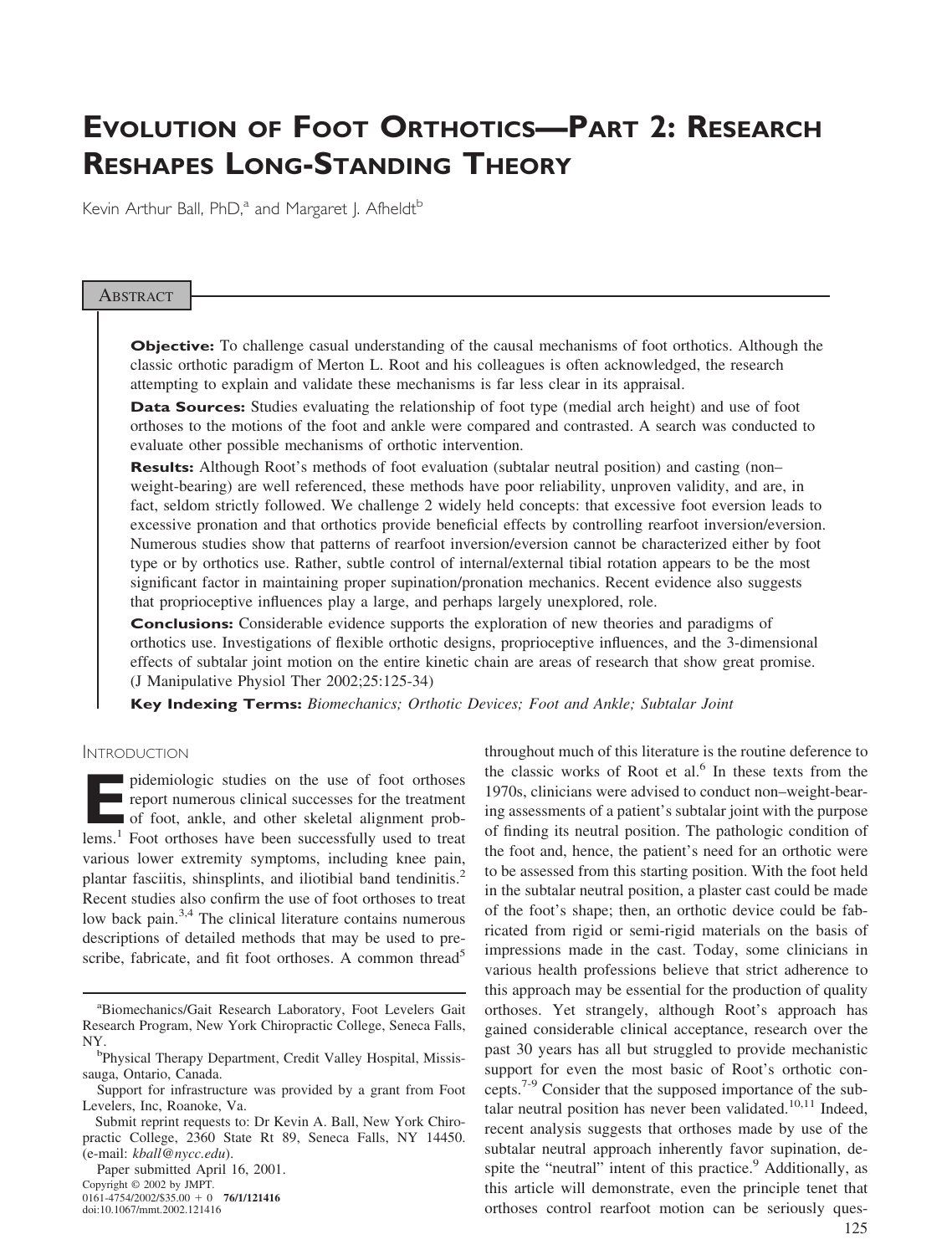tioned.<sup>12-14</sup> Furthermore, clinical successes have been gained with alternative orthotic paradigms that differ quite substantially from the classic Root approach. Thus, despite the best efforts of Merton L. Root and others, the scientific research devoted to explaining orthotic interventions remains mired in controversy. The mechanisms of cause and effect, those through which orthotics truly improve patient health, remain elusive. $2,7,8$ 

Despite healthy skepticism,<sup>15</sup> it is the aim of many researchers to turn the use of foot orthoses from its traditional status as a specialized clinical art into a well-practiced clinical science. Therefore, this article presents a review of scientific studies that have been conducted in the areas of clinical assessment and the use of foot orthoses as they relate to the motions of the foot and ankle. Criticisms are made with respect to the various current theoretical paradigms of orthotic intervention. The primary focus is on exploring the potential mechanisms that may be used to explain the numerous clinical successes of foot orthoses. Finally, suggestions regarding the direction of future research are offered.

## **D**ISCUSSION

Over the past 3 decades, guided principally by Root's methodologies, many researchers have attempted to determine the relationships existing between variations in foot and ankle structure, orthotic interventions, and the compensatory effects that occur within the dynamic function of the foot, ankle, and lower extremities. In particular, specific attempts have been made to justify the use of static classification schemes as a means of predicting dynamic joint function. Unfortunately, these attempts have met with mixed results.

## **Poor Prediction of Rearfoot Inversion/Eversion**

In 1989, Hamill et  $al<sup>12</sup>$  studied the knee and rearfoot motion of 24 normal subjects as they walked barefoot. Following the standard clinical practices outlined by Root, they performed 16 static foot and lower extremity measurements on each subject. Unfortunately, approximately one third of this study's clinical measures were discarded because of poor clinical reliability. From the remaining data, a statistical correlation was determined with the intent of quantifying the strength of the relationship between the subjects' actual rearfoot motion (measured as inversion/ eversion) versus the subjects' expected motion patterns as predicted by Root's classification scheme. Unfortunately, Hamill et  $al<sup>12</sup>$  were not able to arrive at statistically valid results. Taking up the challenge, McPoil and Cornwall<sup>13</sup> published a similar study in 1996. In their work, 17 static measurements (16 similar to those above and 1 additional) were performed bilaterally on the lower extremities of 27 typical healthy subjects. Videotape analysis was used to determine the maximum amount of rearfoot pronation that each subject exhibited while walking. Multiple regression analysis was performed in an attempt to link the clinical and motion data. The results showed that only 1 static measurement was significantly related to maximal dynamic rearfoot motion. This measurement, described as the "difference in navicular height," was specifically created by McPoil and Cornwall $1<sup>3</sup>$  for the purposes of quantifying the changes that occurred in navicular height when a subject stood first in a weight-bearing subtalar neutral position and, second, in a relaxed standing position. All of the remaining 16 static measurements (originated by Root and colleagues) were found to be poor predictors of both maximum pronation and the time to maximum pronation.

Next to the more general dimensions of length and width, the height of the medial longitudinal arch is probably the most commonly described characteristic when assessments are done of an individual's foot and is often categorized as high, normal, or low arch. Razeghi and Batt<sup>8</sup> note, "It is widely believed that a low arched foot tends to be more flexible, and thus, is subject to increased pronation (amount, timing and/or velocity). In contrast, a high arched foot is known to be more rigid and consequently exhibits increased supination." Thus, the literature has long maintained an interest in the investigation of arch height (foot type) and its effects on motion patterns.

# **Effects of Foot Type Appear Unclear**

In a study attempting to relate foot type classification with the prediction of rearfoot inversion/eversion motion, Knutzen and Price $14$  examined the gait patterns of 20 nonsymptomatic subjects. The subjects were selected specifically to span the breadth of foot types. After classifying each individual's foot type, they analyzed each subjects' gait pattern with a high-speed camera to record rearfoot motion in the frontal plane and an electrogoniometer to determine related sagittal plane motions at the hip, knee, and ankle. The results of this study were similar to those of Hamill et al<sup>12</sup> and McPoil and Cornwall.<sup>13</sup> Regression analysis showed that foot type was not statistically related to rearfoot (inversion/eversion) motion. This was true at both heel strike and at maximum rearfoot angle. Interestingly, measures of hip joint movement were found to best predict rearfoot angle. One plausible explanation for this finding is that longitudinal rotations coincidental with hip movements may have produced variation in the orientation of the long axis of the foot with respect to the ground.16 Considering this study's emphasis on frontal plane analysis, plantar/ dorsiflexion at the ankle could have been partially interpreted as having produced variation in the rearfoot angle.

In 2000, Razeghi and Batt<sup>8</sup> published a review article that focused specifically on the combined topics of foot type, injury rates, and orthotic intervention. This article covered many issues and should be consulted directly by those with an interest in these topics; however, a few points can be reiterated. First, although there is reasonable evidence to suggest that an individual's foot type predisposes him or her to certain types of overuse injuries, $17,18$  the mechanisms through which arch height variation and orthotic interventions affect injury rates are poorly understood. Second, contradictory to conventional thought,<sup>19</sup> research does not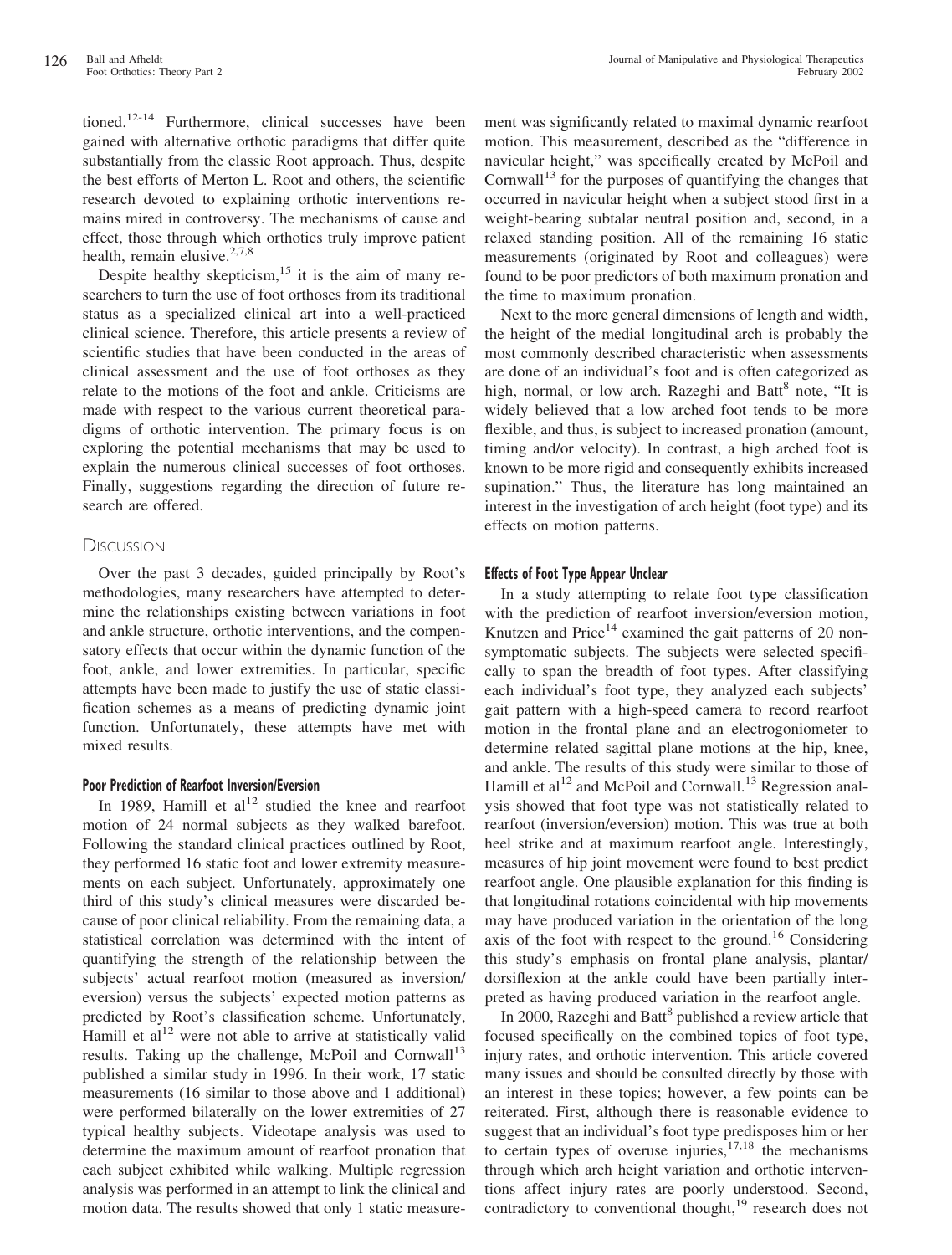actually support the argument that low-arched feet are more prone to injury. Rather, "prospective studies by Cowan et al on US Army trainees. . . suggested that low-arched feet provide protection against lower-limb injury."8 Third, according to several epidemiologic studies conducted on runners,<sup>20</sup> the various clinical measures of lower extremity alignment that are commonly implicated as being major risk factors have not been found to be statistically related to injury rates.21 Clearly, all such findings conflict with the traditional views that are commonly held with respect to the influences of foot type.

## **3-Dimensional Studies Implicate Tibial Rotation**

A recent study by Nawoczenski et  $al<sup>22</sup>$  used advanced 3-dimensional (3-D) measurement technology to determine the effects of foot type on running. After examining the running patterns of 20 subjects who had undergone detailed radiographic examinations of their foot type, they confirmed that similar rearfoot inversion/eversion patterns were produced by the high- and low-arched groups  $(n = 10 \text{ each})$ . Because of the 3-D nature of this study, Nawoczenski et  $al<sup>22</sup>$ also quantified the internal/external rotation of the tibia relative to the rearfoot (labeled as medial/lateral rotation). Here, the 2 groups produced distinctly different patterns; specifically, the high-arched individuals showed greater ranges of tibial longitudinal rotation.

In another article, Nawoczenski et  $al<sup>2</sup>$  investigated the effects of foot orthotics on the 3-D kinematics of the leg and rearfoot during running. In this study, the same 20 subjects previously described<sup>22</sup> were evaluated with and without the use of custom rigid orthoses. The results of this study indicated that the major effects of the orthoses occurred within the first 50% of the stance phase. Again, with respect to rearfoot inversion/eversion patterns, no significant differences were found between the high- and low-arched groups. Use of the orthoses did, however, produce a small but significant change in the rotation of the tibia relative to the rearfoot. Specifically, the orthoses reduced the total range of tibial medial/lateral rotation by approximately 2°. Surprisingly, both the high- and low-arched groups experienced similar reductions in tibial rotation range.

In the studies discussed thus far, inaccuracies in estimating the body's underlying skeletal motion may have occurred as a result of the common use of surface markers. Muscular activity inherently induces shifts in soft tissue. Joint motion often accompanies muscular activity, and both of these events induce skin movement. Because markers are commonly attached to the skin during kinematic analyses, routine events within the human body can be expected to alter marker positions, thereby producing motion artifacts.<sup>23,24</sup> In an effort to avoid such problems, Stacoff et al<sup>25</sup> recently conducted an orthotics study that used invasive procedures. Marker clusters were affixed to the surfaces of the skin, the shoe, and to rigid pins that had been surgically inserted into the calcaneus and tibia of volunteer subjects. The intent of this study was to first capture the combined motions of the talocrural and subtalar joints and then to quantify the errors that are made when one relies only on the measurements of skin and shoe motion. Note that, despite the use of bone pins, only the "combined" motions of the foot and ankle could be quantified. The motion of the talus, situated between the calcaneus and the tibia, cannot be directly measured because of its intimate location. Because of the invasive nature of this study, only 5 young healthy subjects participated. Although the individual orthopedic characteristics (foot types) of the subjects were not reported, Stacoff et  $al^{25}$  commented that none of the subjects was an overpronator. The orthoses tested in this study were relatively simple by design. Two styles of medial posting were applied to standard shoe inserts. One style involved the mid-sole placement of a semicircular wedge (20°) made of cork, whereas the second used a more posterior placement of the same size wedge under the sustentaculum tali. With respect to the kinematic results, Stacoff et  $al^{25}$  reported that a great deal of variability occurred across the subject group. In fact, the individual variability among the subjects exceeded the magnitudes of the kinematic effects that were produced by the orthoses. No significant differences were found between the 2 styles of posting (mid-sole, posterior). Again, the changes in inversion/eversion produced by the orthoses were small. Indeed, the only statistically significant kinematic result produced by the orthoses was that of a small reduction (1°-4°) in maximal tibial internal rotation. Essentially, these in vivo results appeared to confirm the findings of Nawoczenski et al. $<sup>2</sup>$ </sup>

## **Movement Coupling Within the Subtalar Joint**

Given the previous attention paid by Root and others to various (coronal plane) alignment issues such as rearfoot/ forefoot varus/valgus, $^{26}$  it should seem surprising that alterations in tibial rotation and not inversion/eversion were the most consistent finding in the above 3-D studies. From these studies, $27-30$  it would appear that longitudinal rotations play a much more pivotal role in running, and perhaps even walking, performance. Fortunately, the classic texts on human gait by  $Inman<sup>31</sup>$  and others<sup>32</sup> provide a useful explanation for this phenomenon. In these works, Inman and his colleagues clarified the importance and complexities of the motions of the foot and ankle. Of these, the geometry of the subtalar joint appears to be the most important factor.

The axis of rotation of the subtalar joint lies generally in an anteroposterior direction, yet it is oblique to all 3 of the anatomic planes. Noting that considerable variability does exist, Inman<sup>31</sup> reported from cadaveric studies that the subtalar axis possesses an average elevation of 42° in the sagittal plane. In the transverse plane this same axis of rotation is oriented approximately 23° medial to the long axis of the foot. Inman et  $al<sup>32</sup>$  chose the words "mitered" hinge" to describe the actions of the subtalar joint. Specifically, pure rotation around the long axis of one segment (rearfoot inversion/eversion) causes rotation around a completely different axis in the segment at the other end of the joint (tibial internal/external rotation). In this manner, routine patterns of rearfoot inversion/eversion manifest them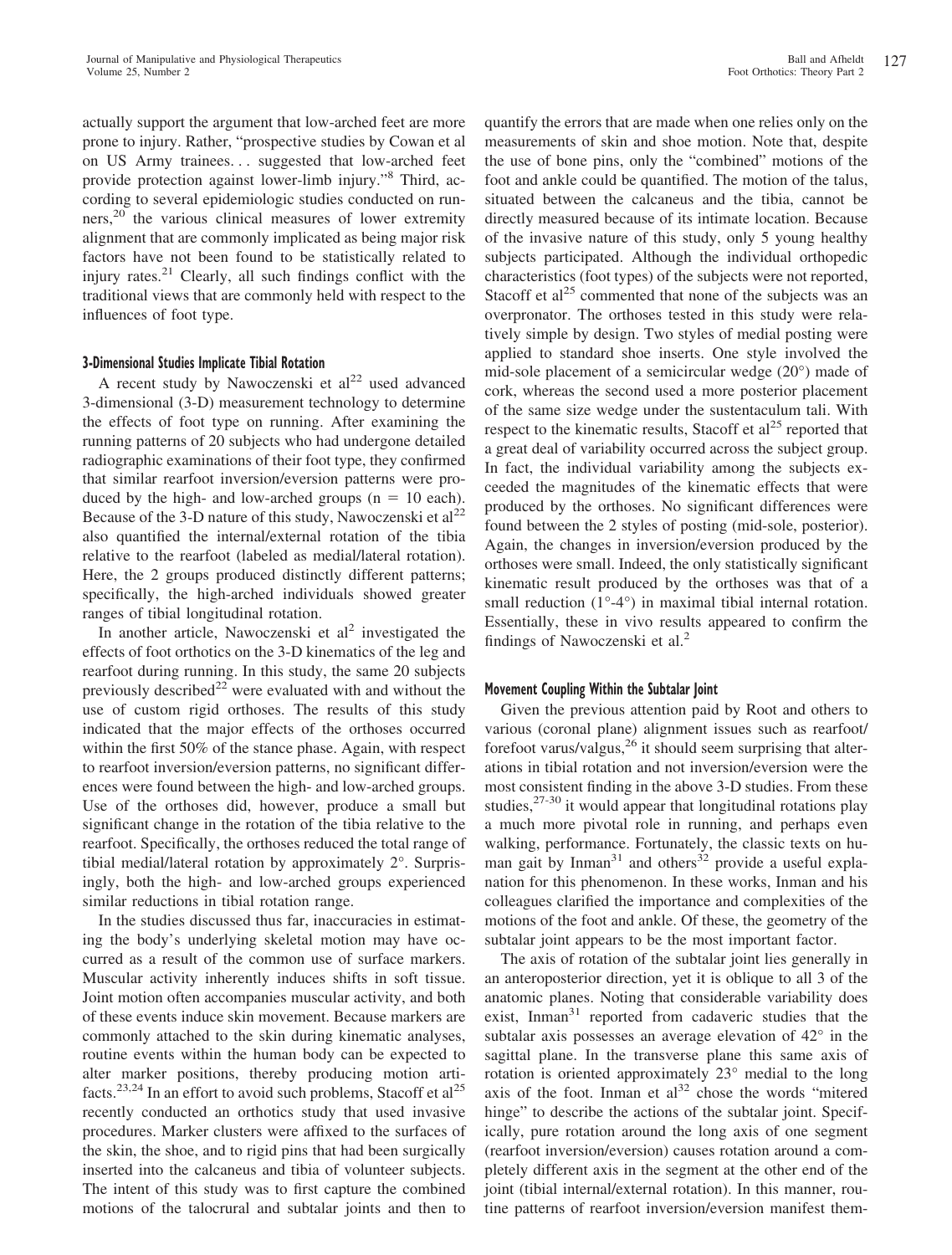selves as specific patterns of tibial medial/lateral rotation. However, since contact with the ground specifically limits the range of inversion/eversion, it is the geometry of the subtalar joint that governs the transference into tibial rotation.

In recent studies that use 3-D–movement analysis, the term "movement coupling" has been created to describe the functional significance of the subtalar joint.<sup>22,33,34</sup> Nigg et al<sup>33</sup> defined "movement coupling" as the ratio between the maximal amount of foot eversion and the maximal medial rotation in the tibia for each given subject. They proposed that individuals with a low ratio would demonstrate a high transfer into tibial rotation. They further hypothesized that large amounts of tibial rotation could be a potential cause of knee pain because compensation at the tibiofemoral joint would presumably be required. Nigg et  $al<sup>33</sup>$  evaluated the statistical relationship between movement coupling and the height of the medial longitudinal arch in an attempt to identify a predictive clinical indicator of knee injury. Unfortunately, only a weak relationship was demonstrated; arch height explained only 27% of the variance in movement coupling.

Borrowing on Nigg's work, Nawoczenski et  $al<sup>22</sup>$  used the concept of movement coupling in their 1998 study to explain the kinematic differences they noted between highand low-foot groups. Specifically, they hypothesized that the low-foot group produced a smaller range of tibial rotation because the subtalar axes in these subjects were aligned more closely with the foot's true inversion/eversion (long) axis. In contrast, the subtalar geometry of the high-foot type was believed to have permitted a greater transfer into tibial rotation because no inversion/eversion differences were found between the high- and low-foot groups.

## **Movement Coupling and Orthotic Interventions**

With respect to explaining the modest effects of orthotics on tibial rotation, the usefulness of the movement-coupling concept appears more limited. In Nawoczenski's study on orthotics<sup>2</sup> described previously, the tibial rotation range showed a reduction of only 2°. A simple application of the movement-coupling theory suggests that the inversion/eversion range should also have been reduced; however, this alteration was not seen. Nawoczenski et  $al<sup>2</sup>$  found that both foot types responded similarly to their orthotic interventions. Such a response would not have been expected given the distinct geometric differences of the foot types. The findings of Stacoff et al,  $25$  described previously, also appear to be somewhat inconsistent with respect to the movementcoupling theory. The use of orthotics produced a small reduction (1°-4°) in maximal tibial internal rotation, yet changes in inversion/eversion were judged to be insignificant. There are, however, a few possible explanations for such apparent inconsistencies.

Besides the obvious use of bone pins, a few differences exist between the reports of Stacoff et  $al^{25}$  and Nawoczenski et al.<sup>2</sup> Although both studies reported changes in tibial rotation as their major findings, Stacoff et al reported values of maximal internal (medial) rotation, whereas the findings of Nawoczenski et al dealt exclusively with measurements of total range. Thus, the subjects of Nawoczenski et al may have shown an unreported reduction in medial rotation. A second difference involves the characteristics of the subjects and their orthotic treatments. Nawoczenski et  $el<sup>2</sup>$  rigorously categorized their subjects in terms of foot type. Each subject was provided with custom-fitted orthoses. The subjects in the study by Stacoff et al,  $^{25}$  however, were uncharacterized with respect to arch height, and the orthoses used were also relatively simple (insert with wedge). Stacoff et al reported great variability in their kinematic findings. With respect to the nonorthotic condition, this variability was perhaps representative of variation within the foot types of the subject group. If so, considerable variability would be expected in response to the use of generic orthoses. Additionally, less than optimal responses to the orthotic intervention would likely lead to an underestimation in the reduction of maximal tibial rotation. We contend that Stacoff's study could have been more informative if custom-fitted orthoses had been used.

Concern may also be expressed with respect to the original design of the movement-coupling concept itself. $^{33}$  In their studies on running, Nigg et  $al^{33}$  compared values of maximal rearfoot eversion with values of maximal tibial medial rotation for each given subject. At a practical level, such measures would rarely (if ever) be obtained together at the same instant. Thus, the current method of calculating movement coupling produces comparisons that are quite likely temporally invalid. Additionally, the use of maximal values in both directions (eversion and medial rotation) can lead to misrepresentation of the actual importance of each range of motion. Essentially, movements of inversion and lateral rotation are completely ignored. In future studies, researchers should devise movement comparisons that are temporally or functionally more meaningful. Because the movement coupling concept conveys a measure of tibial transference, simple comparisons of the total ranges of the 2 patterns (rearfoot inversion/eversion vs tibial medial/lateral rotation) may prove useful.

## **Measurement/Modeling of the Subtalar Joint**

If one could gain complete knowledge of the geometry and function of the subtalar joint, it is likely that a detailed understanding of the input/output mechanisms of orthotic interventions would follow. As Root, Inman, and others had theorized, the subtalar joint represents the biomechanical gateway between the motions of the foot and the rest of the body.<sup>9</sup> Several researchers since that time have attempted to devise methods of measuring and modeling the geometry and motion of the subtalar joint. In 1964, Wright et  $al<sup>35</sup>$ created a hinged cast that could monitor the motions of the subject's underlying foot and ankle joints. To permit such measurements, Wright et al found it necessary to painstakingly align and realign the hinges of their device until it moved freely over the subtalar joint without binding from malalignment. They published representative gait data for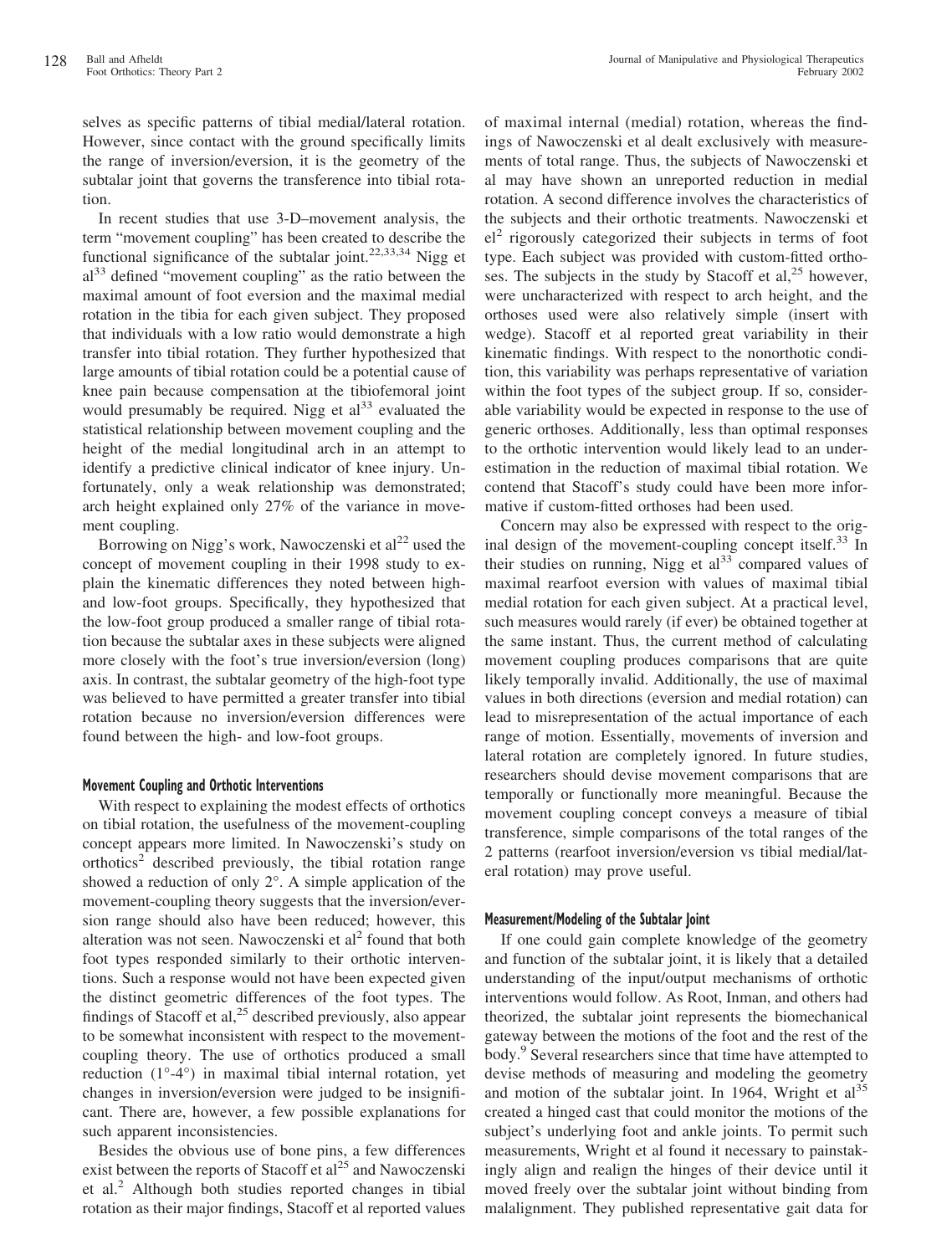Although the device that Wright et  $al<sup>35</sup>$  created was mechanically innovative, this approach was quite impractical for routine use. In response, Scott and Winter<sup>36</sup> developed a protocol that could be used to compute 3-D kinematic estimates of the axes of rotation of both the subtalar and talocrural joints. Again, a repetitive trial-and-error process was used; however, the application of this technique was much simpler. By rotating each subject's foot through the neutral range of its subtalar motion, Scott and Winter were able to quickly arrive at gross estimates of the orientation of the subtalar joint. The skin surface relative to each region of interest was then examined to find specific locations that did not move. These locations were believed to demarcate the subtalar and talocrural axes, and markers were placed on these points. Marker clusters were also placed over the foot and leg. A 3-D kinematic data acquisition system was then used to record all marker motion during gait. During data analysis, the locations of the joint markers were used to mathematically define the axes of rotation from which the subjects' foot, ankle, and leg movement patterns were calculated. Throughout this process, Scott and Winter assumed that the subtalar and talocrural joints acted as polycentric hinge joints. The data they analyzed appeared to confirm these assumptions. As expected, some variability was found among subjects in terms of the measured joint angles of inclination. Variability was also noted with respect to the computed joint motion patterns. However, in a general sense, the kinematic data were well explained by this 2-joint model.

In 1994, van den Bogert et al<sup>37</sup> published a less subjective but more computationally intensive method for modeling the locations and inclinations of the talocrural and subtalar joints. With this protocol, 3-D kinematic data were captured while the subjects performed a series of wide-ranging foot and ankle movement patterns. Marker clusters were again used on the leg and foot. Calculations based on these body segment movements, however, were used to generate specific estimates of the internal geometry of the foot and ankle. In this study, this approach was applied with the purpose of conducting non–weight-bearing assessments of the subtalar joint. van den Bogert et  $al<sup>37</sup>$  do mention, however, that this technique could be used to conduct weightbearing assessments if a device could be devised to permit each subject to remain in loaded contact over the various wide-ranging motion patterns. To their distinct credit, van den Bogert et al performed a detailed sensitivity analysis that demonstrated that their technique was capable of returning impressive accuracy. Surprisingly, although this model and the other more empirical approaches that preceded it $35,36$  have all been academically appreciated, at present they do not appear to have been used in functional settings to examine clinical questions.

## **Support from Radiographic Findings**

In light of the efforts to capture 3-D data and develop advanced models to explain biomechanical function, recent attempts have also been made to radiographically quantify the structural characteristics of the foot and ankle. Fortunately, the information gained from these studies has played an important role in helping to reshape the scientific understanding of the mechanisms of foot orthotics. Nawoczenski et al, $^{2,22}$  for example, used detailed radiographic procedures to confirm the selection of subjects in their studies. They obtained both sagittal and anteroposterior radiographic views of the foot and ankle. Two specific angles, lateral calcaneal inclination and the lateral talometatarsal angle, were measured in the sagittal plane, whereas the anteroposterior talometatarsal angle was measured in the other view. Subjects were considered high-foot type if the 3 aforementioned angles were  $\geq 25^{\circ}$ ,  $\geq 0^{\circ}$ , and  $\geq 2^{\circ}$ , respectively. The 3 criterion angles for the low-foot type were  $20^{\circ}$ ,  $\geq -4^{\circ}$ , and  $\geq -2^{\circ}$ , respectively.

Nawoczenski et  $al^{2,22}$  assumed that the radiographic measures they had assessed were strongly predictive of the inclinations of the subjects' individual subtalar axes. Thus, McClay and Bray<sup>38</sup> conducted a study of 100 sagittal plane radiographs with the intention of characterizing the inclination of the subtalar axis. They chose to measure 4 specific landmarks on each of the radiographs. From these measurements, 4 sagittal plane angles were calculated. With respect to the estimates of subtalar inclination, the mean values ranged from 28.7° to 47.7°. These values appeared to be in good agreement with those that had been obtained from cadaveric studies.<sup>31</sup> Although good repeatability was also demonstrated  $(r = 0.88 - 0.97)$  in this report, McClay and Bray<sup>38</sup> concluded that the validity of their measures would require further testing with methods designed to measure subtalar inclination, such as those described previously.

Given the dual importance of the subtalar joint mechanism to convert planar motion and the stated intentions of orthotics to alter this mechanism, one would expect to find radiographic evidence documenting the ability of orthoses to alter bony alignment. In one radiographic study, Kuhn et al<sup>39</sup> found that the use of custom-designed flexible orthoses (Foot Levelers, Inc) produced significant improvements in pedal structure. In total, 22 subjects, each presenting with flexible pes planus, were recruited into the study. Radiographs were taken of the subjects' feet from 2 views as they stood in relaxed standing position, with and without the use of their orthoses. From these images, 2 radiographic angles were quantified with respect to the sagittal plane, whereas a third angle was measured from an anteroposterior view. Statistical analyses demonstrated that use of the orthoses produced a significant reduction in all 3 of the measured angles. On average, each angular measure was brought more in line with what would be expected for a normal foot. One peculiarity of this study was that, on viewing the anatomic figures of this article, one might actually have expected to see an increase in the 2 sagittal plane radiographic angles. A simple increase in arch height might have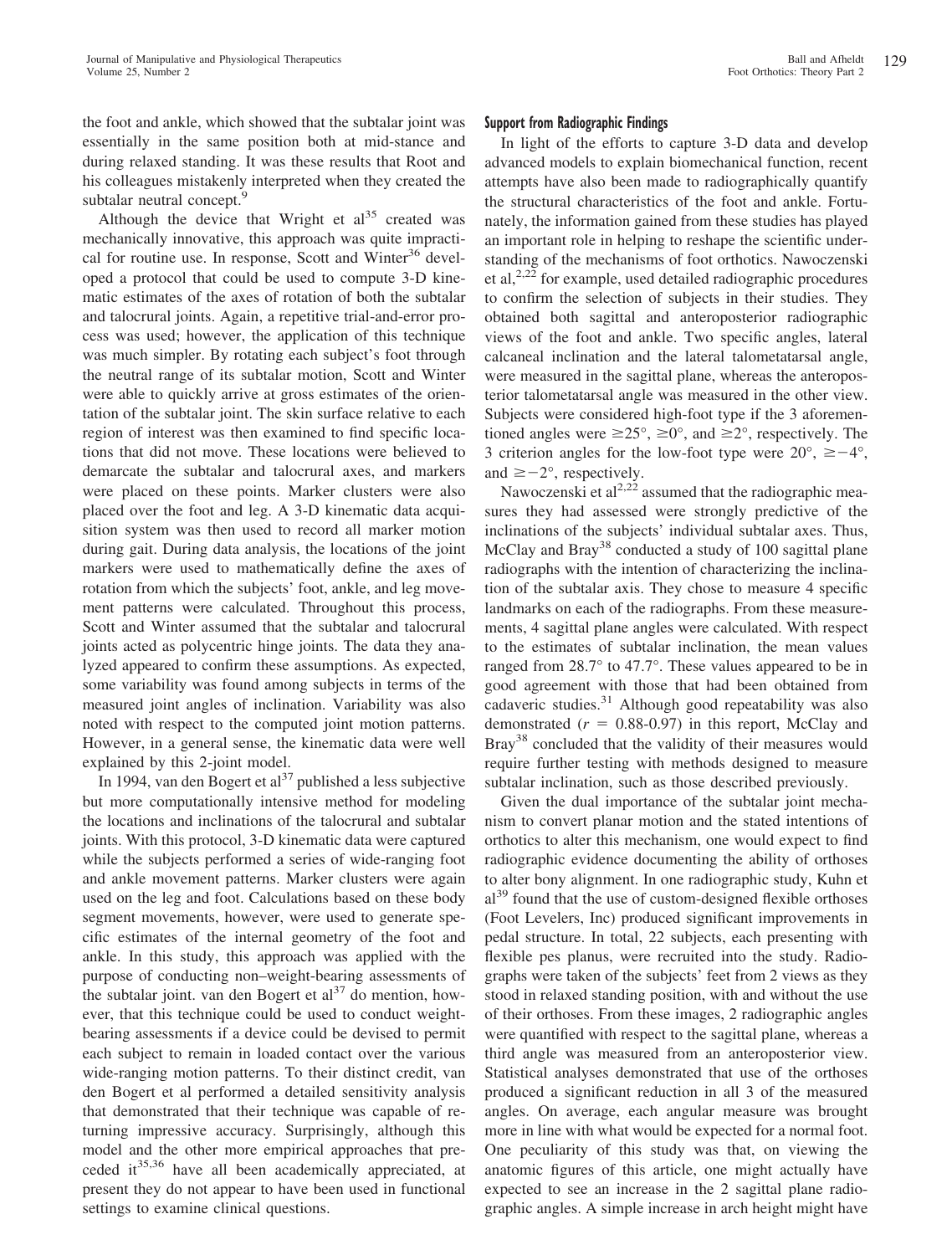been expected since this particular orthosis is designed to fortify the 3 natural arches within the foot (medial longitudinal, lateral longitudinal, and transverse). Although Kuhn et  $al<sup>39</sup>$  did not actually comment on this phenomenon, it is suggested that use of the orthosis may have caused the foot to become more supinated. Increased supination about the subtalar joint would be an appropriate intervention for individuals with pes planus because excessive pronation is often considered a common problem in the low-arched foot.

## **Alternative Mechanisms—Shock Absorption/Proprioceptive Enhancement**

Although numerous research studies continue to examine the possible biomechanical/skeletal mechanisms of orthotic interventions, increasingly researchers are examining alternate mechanisms as a possible explanation for the success of foot orthoses. As Saltzman and Nawoczenski<sup>40</sup> have noted, the human foot is designed to provide load bearing, leverage, shock absorption, balance, and protection. Such diverse functionality involves the integration of complex neuromuscular and musculoskeletal systems. At present, the predominant orthotic paradigms have tended to focus on the latter, but it would seem that orthoses (or shoe inserts) could be easily used to alter virtually all facets of the human body's interface with the ground. Considered in this broader context, the design characteristics of an appropriate orthotic device grow considerably wider.

Altered shock transmission is perhaps the most conventional of the alternative orthotic mechanisms. In general, orthoses intended for this purpose have often been simplified in terms of their design and construction. For example, simple (flat) shoe inserts made of materials with increased viscoelastic properties (neoprene) have been found to reduce injuries. $41$  In studies on the training of military recruits, even the use of basketball shoes rather than hard combat boots has been shown to be effective.<sup>42</sup> Great caution should be used when examining such studies, however, because the use of softer materials is not necessarily better. In the early 1990s, Robbins et  $al<sup>43,44</sup>$  led a well-documented crusade against trends that were then apparent within the athletic footwear industry. Robbins' studies showed that balance and proprioceptive performances were often impaired with the use of premium-priced shock-absorbing shoes that vendors had heavily marketed as being able to reduce injuries. In a series of research studies, <sup>43,44</sup> both young and old subjects actually demonstrated increased landing forces in response to the use of footwear with compressive qualities.<sup>45</sup> Therefore, Robbins and Gouw<sup>46</sup> hypothesized that humans must find it important to obtain a sufficient level of feedback through their feet. In this context, unconscious modifications in behavior to achieve such levels could actually result in an increase in injury rates. Although Robbins and his colleagues focused mostly on shoe construction, the use of over-the-counter orthoses or shoe inserts that are commonly marketed to soften impacts could also fall under this domain. Certainly, careful thought (and considerable research) must be given to the use of softer materials in footwear, because attempts to absorb impacts or modify vibrations may have surprising repercussions.

Recently, Nigg et al<sup>7</sup> proposed that proprioceptive enhancement may actually be the most important criteria in defining the success of orthotic applications. Lending greater sophistication to the simple shock absorption concept, they believe that advancements in understanding the tactile and proprioceptive needs of the human body could lead to careful tuning of the viscoelastic properties of shoes and shoe inserts. To this end, Nurse and Nigg<sup>47</sup> published an interesting study in which they measured unique patterns of pressure and vibration sensitivity across the plantar surface of the foot. With respect to pressure, the heel was found to be the least sensitive region of the foot, whereas the medial and lateral arches were the most sensitive. Two discrete frequencies, 30 Hz and 125 Hz, were used for the testing of vibration response. With the exception of the heel, greater sensitivity was found for the high frequency (125 Hz) input for all locations on the plantar surface of the foot. When considered in combination, these measurements also yielded another significant finding. Specifically, those subjects who possessed greater sensitivity under the hallux to the 125 Hz stimulation also demonstrated increased pressure measurements at this location during gait testing. These findings suggest that subjects who possess greater sensory feedback at this discrete location may make use of this ability by preferentially sharing the loads of the foot. Although Nurse and  $Nigg^{47}$  did not test the effects of foot orthoses, it appears that such testing could have interesting implications. Presumably, the use of softer materials could reduce transference of the higher frequency vibrations from the ground up, thereby shifting the foot's perceived frequency content toward a less sensitive range. This could explain the subconscious reaction of Robbins' subjects to hit the ground harder. $43-46$  Firmer materials with various viscoelastic properties might be used to enhance sensation, or perhaps different viscoelastic materials might be used at different regions under the foot to achieve customized neuromuscular responses. It should also be noted that the use of specialized materials (typically in simple shoe inserts) could be introduced to provide interesting effects when creating custom-fitted (casted) orthoses. It seems reasonable to consider that peak forces and rates of loading could be altered differentially as pressure is dispersed across the greater contact surfaces that a custom-fitted device provides.

One practical study that has provided a positive link between the use of foot orthoses and enhancements in balance performance and fatigue reduction is that by Stude and Brink.<sup>48</sup> They examined the effects of Foot Levelers orthotic devices on the static balance abilities of 12 experienced golfers while they participated in 9 holes of simulated golf. As noted in the study by Kuhn et al<sup>39</sup> described previously, these custom-fitted orthoses fortify the 3 major arches of the foot (medial longitudinal, lateral longitudinal, and transverse). Firm but flexible in design, these orthoses use materials of greater density in each arch support. The ramifications of this design seem particularly interesting,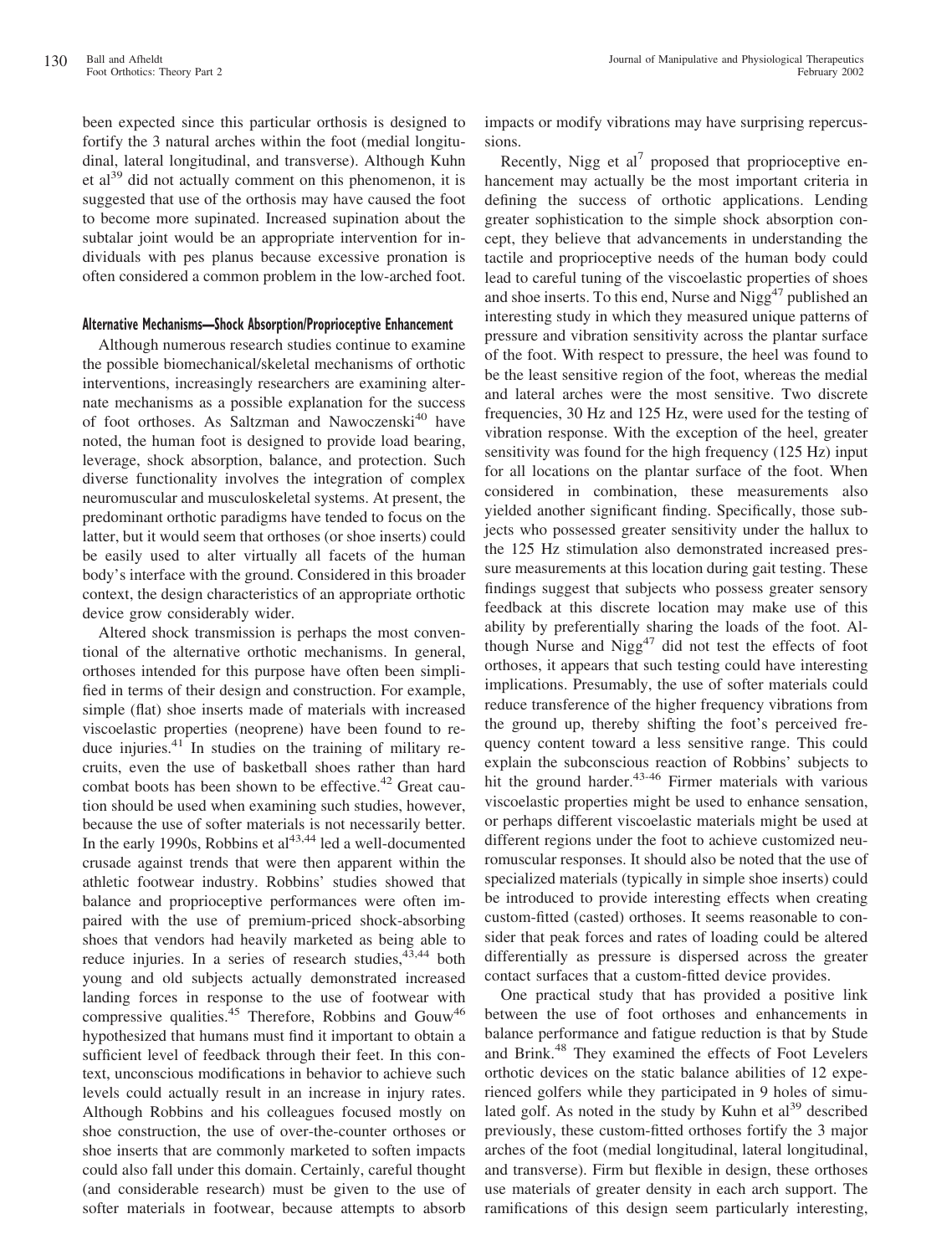given that Nigg et al<sup>7</sup> found the medial and lateral arches to be the most pressure sensitive regions of the foot. In their study, Stude and Brink<sup>48</sup> noted a tendency toward improved balance scores with use of the orthoses over the length of the simulated golf match. The participants also showed a general increase in the symmetry of their balance scores with the use of orthoses. Large variability in the responses of one particular subject, however, prevented statistically significant results from being achieved. Still, Stude and Brink<sup>48</sup> concluded that enhancements in proprioception had been demonstrated in a majority of the subjects. In a follow-up study, Stude and Gullickson<sup>49</sup> reported on changes in golf performance for these same subjects. Although changes in swing accuracy were not measured, the use of the orthoses over a 6-week period was thought to result in a reduction of fatigue that permitted the golfers to gain a 7% mean increase in club-head velocity, as measured after 9 holes. These positive findings, along with those denoting improvements in pedal alignment,<sup>39</sup> suggest that the use of custom-fitted flexible orthoses can offer a range of benefits. Further research must be conducted to explore these effects.

Considered together, the present research findings appear to confirm and yet deny the commonly accepted theories with respect to foot and ankle assessment and orthotics practice. Routinely, clinicians perform static measurements of the lower extremity for the purposes of identifying pathologic characteristics of the foot. In attempts to confirm these findings, qualitative gait assessments are commonly performed, in which monitoring of rearfoot inversion/eversion motion is often considered the primary criterion. Surprisingly, the results of the previous studies indicate that the traditional static measurements used to classify foot type and orthopedic alignment actually have poor predictive value in estimating dynamic rearfoot function. Admittedly, the studies conducted by Hamill et  $al<sup>12</sup>$  and McPoil and Cornwall $13$  evaluated young adult subjects, none of whom possessed obvious foot deformities. The fact that these individuals were judged, a priori, to have normal foot alignment meant that the static alignment measures of the subject groups, and perhaps even their dynamic rearfoot motion patterns, could be expected to demonstrate homogeneity. But in  $2-D^{14}$  and  $3-D^{22}$  studies that were purposely designed to examine variation in foot type, poor correlations were again found between static clinical assessments and rearfoot inversion/eversion measurements. It should be recognized that the advanced 3-D studies performed by Nawoczenski et  $al<sup>22</sup>$  and Stacoff et al<sup>25</sup> examined running rather than gait. The fact that inspection of these potentially more vigorous movements again returned no useful information with respect to inversion/eversion strongly suggests that the specific efforts by researchers and clinicians to examine frontal plane kinematics may in fact be misguided. The findings of advanced 3-D studies show quite clearly that simple planar analysis—the measurement of rearfoot motion (inversion/ eversion)—is simply insufficient for the purposes of studying the biomechanical nuances of the foot and ankle during functional activities.

The findings of Nawoczenski et  $al<sup>22</sup>$  provide interesting implications for the revision of classic orthotics theory. Although true subtalar motion consists of uniaxial rotation around an obliquely directed axis, in practice the measurement of this motion is difficult to achieve. Conceptually, one must first correctly identify the 3-D orientation of the subtalar axis within the bones of the foot and ankle. The task of identifying the motion of the talus is particularly difficult because this bone sits deep within the ankle between the talocrural and subtalar joints. For these reasons, the clinical literature often uses the term *triplanar* to describe the subtalar joint's pronation/supination motion. $30$  As such, subtalar pronation/supination is said to be composed of eversion/ inversion in the frontal plane, medial/lateral rotation in the transverse plane, and a small amount of plantarflexion/ dorsiflexion in the sagittal plane. In the study by Nawoczenski et al, $^{22}$  the high- arched individuals showed a greater range of medial/lateral rotation than the low-arched individuals, yet both groups produced similar ranges of motion in the other 2 planes (eversion/inversion, plantar/dorsiflexion). Thus, if one were to combine the findings from all 3 movement planes, it is actually the high-arched individuals who generated greater pronatory (and supinatory) movement patterns. Clearly, this interpretation appears to contradict the commonly held belief that low-arched individuals exhibit greater pronation as a result of their more flexible foot structure.<sup>8,28</sup>

We wish to offer further speculation on this apparent quandary between the clinical expectations of foot type and the foot's actual pronation characteristics. In the publications reviewed previously, Nawoczenski et  $al<sup>22</sup>$  chose only to present data that described the total ranges of rotation for the high- and low- foot types. We suggest that the presentation of data describing the mean and/or maximal angles of tibial rotation may have been highly informative. This suggestion is made for the following reasons. In their 2 articles, Nawoczenski et al<sup>2,22</sup> presented representative figures for 1 high-arched and 1 low-arched subject. On examining these figures, it appears that the tibial rotation range of the lowarched individual was significantly more medially rotated than was the high-arched subject. It also appears that the orthosis induced a wholesale lateral change in tibial rotation, thereby causing the low-arched individual to show a more neutral relationship throughout the stance phase. The data for the high-arched individual did not show such a change. Although such discrete responses should be interpreted cautiously, we suggest that if similar (averaged) findings were indeed noted across the subject groups, one could draw the conclusion that, although low-arched individuals generate less pronatory motion during running than their high-arched counterparts, they are generally more pronated (specifically, their tibia is more medially rotated) throughout this activity. Such an interpretation would clearly support the classic orthotics theory. Additionally, it would also confirm that orthotic interventions have the capacity to reduce the amount by which the foot and ankle are pronated—specifically, by reducing tibial medial rota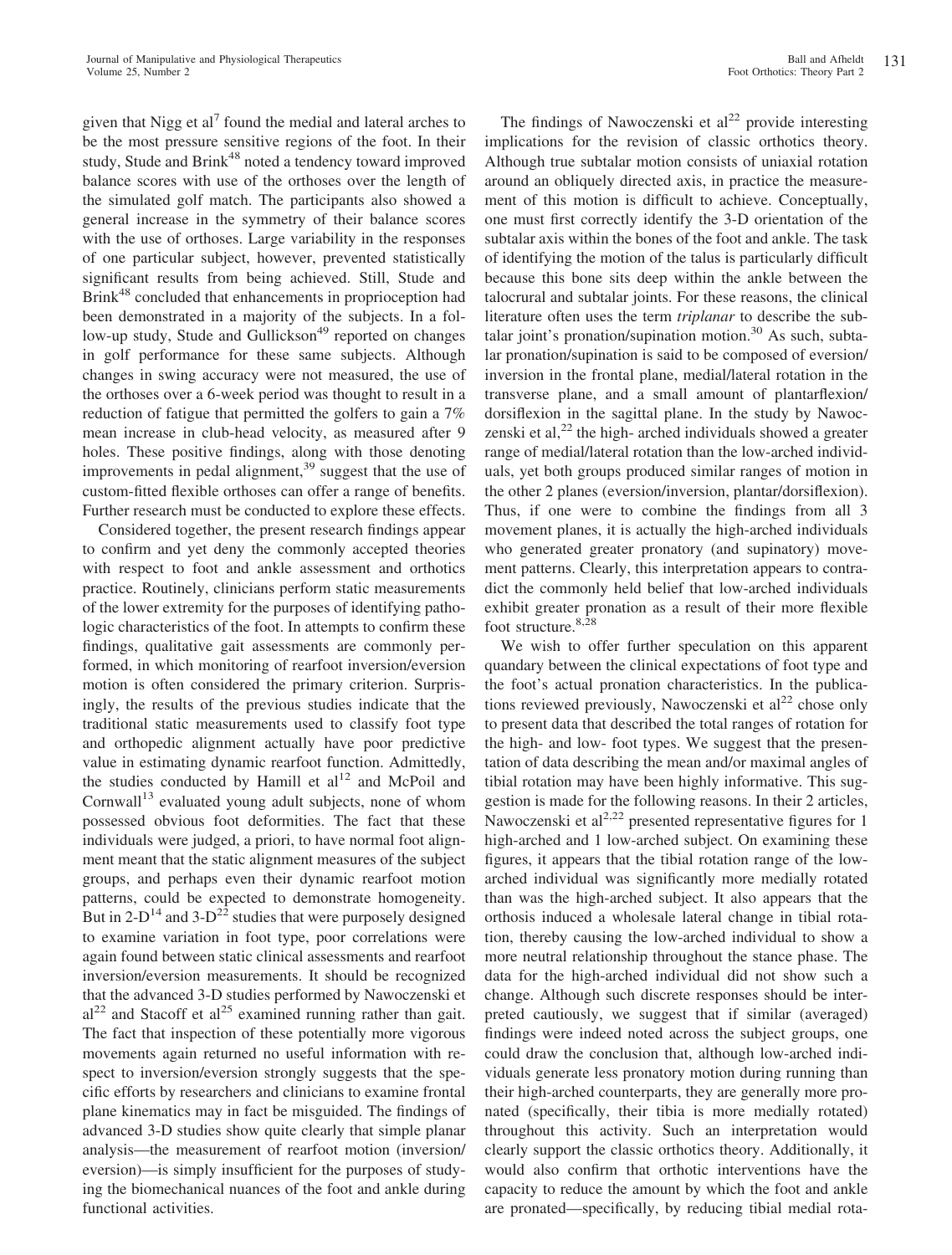tion. Such an interpretation would also support the classic orthotics theory.

Such speculation on the work of Nawoczenski et  $al^{22}$ compares favorably with the findings of Stacoff et al,  $^{25}$  who reported that the use of orthoses produced a small yet significant reduction in the average maximal internal rotation of 5 subjects. They commented that considerable variability existed among the subjects, yet the individual orthopedic characteristics of the subjects (low, normal, high arch) were not actually presented. Based on the concepts described previously, perhaps those individuals in the study by Stacoff et  $al^{25}$  who possessed a lower arch would be expected to exhibit a greater reduction in maximal tibial internal rotation. Presumably, a simple foot insert with a generic medial arch could have a reasonable influence on such subjects. Alternatively, it is possible that those with a high arch would have little if any contact with a generic insert and thus, little change in tibial rotation. This thought is tempered by the fact that arch supports were also tested under the sustentaculum tali; presumably, positive contact would be made at this location of the foot. Nevertheless, it seems reasonable to conclude that the choice of Stacoff et al<sup>25</sup> not to use custom-fitted orthoses essentially limited the effectiveness of their orthotics application.

Although traditional belief in the use of rigid or semirigid construction and/or the subtalar neutral position has been quite common, it appears that confidence in the use of other orthotic variants is increasing. As more knowledge is gained, there will be new opportunities for both patients and clinicians in the treatment of various foot, ankle, and skeletal alignment problems. Accordingly, peer-reviewed research should be performed to evaluate all such efforts.

## **Increased Commercialization**

Although many, if not all, of the authors mentioned here (and in a companion article<sup>9</sup>) have toiled long and hard in laboratories or clinics developing specialized skills and interests, it appears today that forces of commercialization are quickly overtaking the world of orthotics. In 1985, McPoil and Brocato<sup>50</sup> published detailed descriptions of the equipment required for the fabrication of orthoses. By 1994, Michaud,<sup>30</sup> in a chapter entitled, "Laboratory Preparation and Orthotic Fabrication," focused primarily on describing the casting techniques that clinicians need to know, suggesting that the fabrication of orthoses could be better done by commercial laboratories. At present, it seems reasonable to say that most new practitioners of orthotics (orthotists or pedorthotists excepted) are much more likely to use various commercial systems when treating their patients. Such decisions have had, and will continue to have, an impact on all phases of foot orthotics practice, from prescription to fabrication to fitting. Additionally, this trend toward commercialization will only increase, and interesting consequences can be expected to accompany this natural evolution.

First, although the early practitioner was required to have nearly complete knowledge (and financial investment) to use orthotics as a treatment modality, a clinician today has the potential to be much less involved. The decision now is generally about which product or commercial approach the clinician wishes to use, and the process through which the orthoses are created will tend to follow a specific formula. Although some control can still be exercised by the clinician regarding the type of orthoses (rigid, semi-rigid, flexible, or soft) that are created, the clinician essentially agrees to follow the procedures recommended by the manufacturer once a decision has been made to use a specific product.

Various manufacturers compete in the orthotics marketplace for the attention of clinicians and their patients. Perhaps not surprisingly, virtually all manufacturers state in their advertisements that they offer quality products that generate good clinical results. Nevertheless, because only a handful of commercial products<sup>18,39,48</sup> appear to have been tested in the peer-reviewed literature, one must assume that the claims made by a large majority of orthotics companies remain unsubstantiated. Indeed, in a recent issue of a popular health care trade magazine,<sup>51</sup> only 2 of 12 advertisements by foot orthotics manufacturers mentioned any form of "proof" for their claims, and neither indicated the details of their research. In truth, excellent research opportunities are now offered by the large volume of cases that are processed through commercial venues. Such issues make it incumbent on the commercial members of the orthotics industry to provide significant funding for research. In this way, the best interests of patients will continue to be met.

## **CONCLUSION**

Although the classic orthotics paradigm established primarily by Root and his colleagues still appears to dominate many fields of practice, the published research provides little support for the validity of these techniques from a mechanistic view. Fortunately, recent advances in 3-D measurement technologies are beginning to provide new opportunities to better appreciate the functional effects of orthoses. A key issue is the fact that measures of tibial internal/ external rotation, rather than rearfoot inversion/eversion, provide a better indicator of foot and ankle function, particularly with respect to the discrete effects of foot type and orthotics use. Because of the unique ability of the subtalar joint to convert motion from the coronal into the transverse plane, great potential exists for research that uses advanced measuring and modeling techniques to better understand foot and ankle function. Such techniques may be used to explore theoretical and clinical questions regarding foot type (arch height), pathologic conditions, and the effects of orthoses on the motions of the foot, ankle, and lower extremities. We suspect that once such technical advances can be used in clinical research studies, clinical advances will be sure to follow. The creation of new or revised theoretical paradigms will be the end result.

## **ACKNOWLEDGMENTS**

We thank William Austin, DC, for his careful criticisms.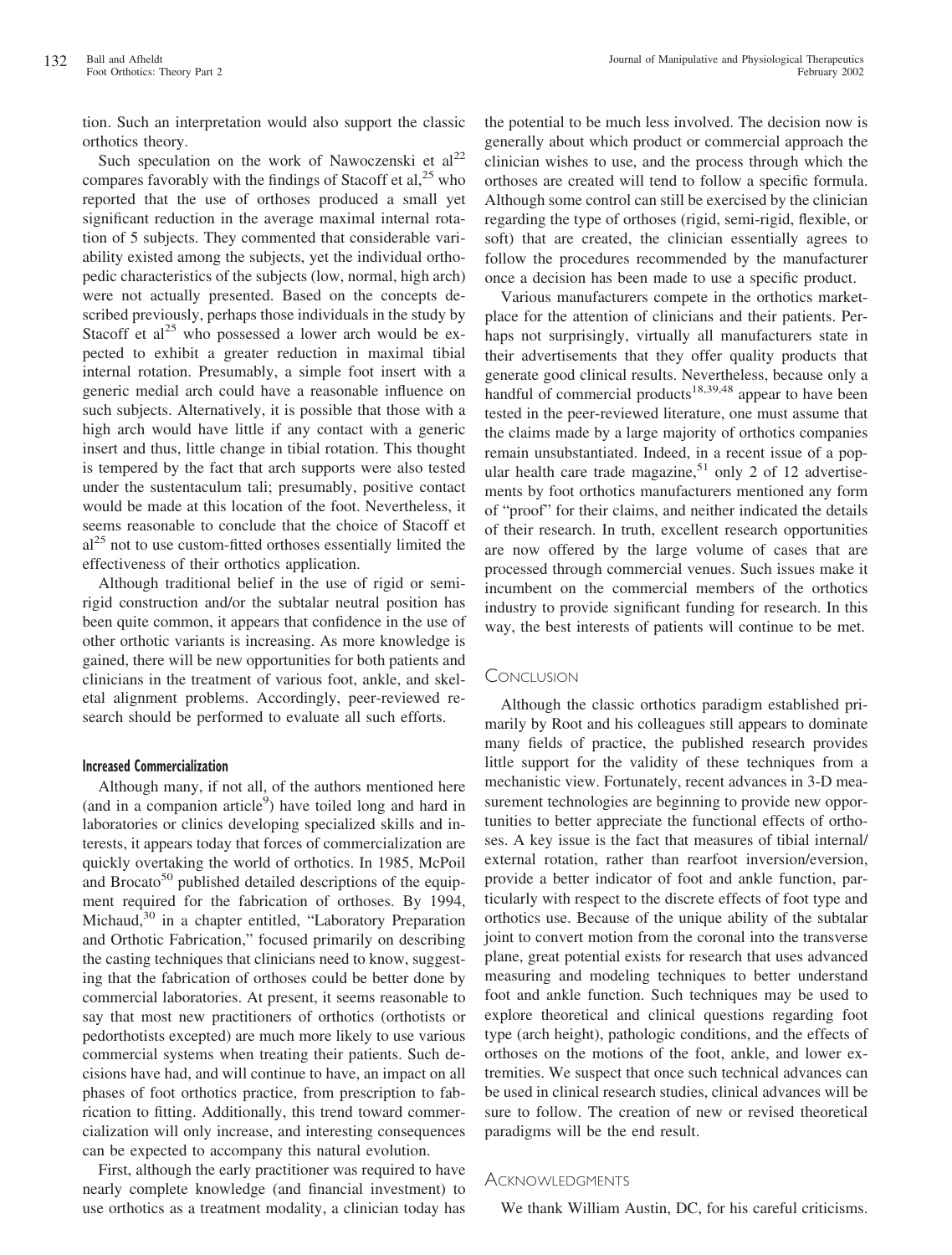# **REFERENCES**

- 1. Landorf KB, Keenan AM. Efficacy of foot orthoses. What does the literature tell us? J Am Podiatr Med Assoc 2000;90: 149-58.
- 2. Nawoczenski DA, Cook TM, Saltzman CL. The effect of foot orthotics on three-dimensional kinematics of the leg and rearfoot during running. J Orthop Sports Phys Ther 1995;21: 317-27.
- 3. Dananberg HJ, Guiliano M. Chronic low-back pain and its response to custom-made foot orthoses. J Am Podiatr Med Assoc 1999;89:109-17.
- 4. Kelaher D, Mirka GA, Dudziak KQ. Effects of semi-rigid arch-support orthotics: an investigation with potential ergonomic implications. Appl Ergon 2000;31:515-22.
- 5. McPoil TG, Hunt GC. Evaluation and management of foot and ankle disorders: present problems and future directions. J Orthop Sports Phys Ther 1995;21:381-8.
- 6. Root ML, Orien WP, Weed JH. Biomechanical examination of the foot. Los Angeles: Clinical Biomechanics Corp; 1971.
- 7. Nigg BM, Nurse MA, Stefanyshyn DJ. Shoe inserts and orthotics for sport and physical activities. Med Sci Sports Exerc 1999;31(Suppl):S421-8.
- 8. Razeghi M, Batt ME. Biomechanical analysis of the effect of orthotic shoe inserts: a review of the literature. Sports Med 2000;29:425-38.
- 9. Ball KA, Afheldt MJ. Evolution of foot orthotics—Part 1: coherent theory or coherent practice. J Manipulative Physiol Ther 2002;25:116-24.
- 10. McPoil TG, Cornwall MW. Relationship between neutral subtalar joint position and pattern of rearfoot motion during walking. Foot Ankle Int 1994;15:141-5.
- 11. Pierrynowski MR, Smith SB. Rear foot inversion/eversion during gait relative to the subtalar joint neutral position. Foot Ankle Int 1996;17:406-12.
- 12. Hamill J, Bates BT, Knutzman KM. Relationship between selected static and dynamic lower extremity measures. Clin Biomech 1989;4:217-25.
- 13. McPoil TG, Cornwall MW. The relationship between static lower extremity measurements and rearfoot motion during walking. J Orthop Sports Phys Ther 1996;24:309-14.
- 14. Knutzen KM, Price A. Lower extremity static and dynamic relationships with rearfoot motion in gait. J Am Podiatr Med Assoc 1994;84:171-80.
- 15. Sobel E, Levitz SJ. Reappraisal of the negative impression cast and the subtalar joint neutral position. J Am Podiatr Med Assoc 1997;87:32-3.
- 16. Kernozek TW, Ricard MD. Foot placement angle and arch type: effect on rearfoot motion. Arch Phys Med Rehabil 1990;71:988-91.
- 17. Sullivan D, Warren RF, Pavlov H, Kelman G. Stress fractures in 51 runners. Clin Orthop 1984;187:188-92.
- 18. Simkin A, Leichter I, Giladi M, Stein M, Milgrom C. Combined effect of foot arch structure and an orthotic device on stress fractures. Foot Ankle 1989;10:25-9.
- 19. Cowan DN, Jones BH, Robinson JR. Foot morphologic characteristics and risk of exercise-related injury. Arch Fam Med 1993;2:773-7.
- 20. Wen DY, Puffer JC, Schmalzried TP. Lower extremity alignment and risk of overuse injuries in runners. Med Sci Sports Exerc 1997;29:1291-8.
- 21. Wen DY, Puffer JC, Schmalzried TP. Injuries in runners: a prospective study of alignment. Clin J Sport Med 1998;8:187- 94.
- 22. Nawoczenski DA, Saltzman CL, Cook TM. The effect of foot structure on the three-dimensional kinematic coupling behavior of the leg and rear foot. Phys Ther 1998;78:404-16.
- 23. Cappozzo A, Catani F, Della Croce U, Leardini A. Position and orientation in space of bones during movement: anatom-

ical frame definition and determination. Clin Biomech 1995; 10:171-8.

- 24. Cappozzo A, Catani F, Leardini A, Benedetti MG, Croce UD. Position and orientation in space of bones during movement: experimental artifacts. Clin Biomech 1996;11:90-100.
- 25. Stacoff A, Reinschmidt C, Nigg BM, van den Bogert AJ, Lundberg A, Denoth J, et al. Effects of foot orthoses on skeletal motion during running. Clin Biomech 2000;15:54-64.
- 26. Root ML, Weed JH, Orien WP. Neutral position casting techniques. Los Angeles: Clinical Biomechanics Corp; 1971.
- 27. Root ML, Orien WP, Weed JH. Normal and abnormal function of the foot. Los Angeles: Clinical Biomechanics Corp; 1977.
- 28. Franco AH. Pes cavus and pes planus: analyses and treatment. Phys Ther 1987;67:688-93.
- 29. Tiberio D. Pathomechanics of structural foot deformities. Phys Ther 1988;68:1840-9.
- 30. Michaud TM. Foot orthoses and other forms of conservative foot care. Baltimore: Williams & Wilkins; 1993.
- 31. Inman VT. The joints of the ankle. Baltimore: Williams & Wilkins; 1976.
- 32. Inman VT, Ralston H, Todd F. Human walking. Baltimore: Williams & Wilkins; 1981.
- 33. Nigg BM, Cole GK, Nachbauer W. Effects of arch height of the foot on angular motion of the lower extremities in running. J Biomech 1993;26:909-16.
- 34. Stacoff A, Nigg BM, Reinschmidt C, van den Bogert AJ, Lundberg A, Stussi E, et al. Movement coupling at the ankle during the stance phase of running. Foot Ankle Int 2000;21: 232-9.
- 35. Wright DG, Desai SM, Henderson WH. Action of the subtalar join and ankle joint complex during the stance phase of walking. J Bone Joint Surg Am 1964;46A:364.
- 36. Scott SH, Winter DA. Talocrural and talocalcaneal joint kinematics and kinetics during the stance phase of walking. J Biomech 1991;24:743-52.
- 37. van den Bogert AJ, Smith GD, Nigg BM. In vivo determination of the anatomical axes of the ankle joint complex: an optimization approach. J Biomech 1994;27:1477-88.
- 38. McClay I, Bray J. The subtalar angle: a proposed measure of rearfoot structure. Foot Ankle Int 1996;17:499-502.
- 39. Kuhn DR, Shibley NJ, Austin WM, Yochum TR. Radiographic evaluation of weight-bearing orthotics and their effect on flexible pes planus. J Manipulative Physiol Ther 1999;22: 221-6.
- 40. Saltzman CL, Nawoczenski DA. Complexities of foot architecture as a base of support. J Orthop Sports Phys Ther 1995;21:354-60.
- 41. Schwellnus MP, Jordaan G, Noakes TD. Prevention of common overuse injuries by the use of shock absorbing insoles. A prospective study. Am J Sports Med 1990;18:636-41.
- 42. Milgrom C, Finestone A, Shlamkovitch N, Wosk J, Laor A, Voloshin A, et al. Prevention of overuse injuries of the foot by improved shoe shock attenuation. A randomized prospective study. Clin Orthop 1992;281:189-92.
- 43. Robbins S, Waked E, Gouw GJ, McClaran J. Athletic footwear affects balance in men. Br J Sports Med 1994;28:117- 22.
- 44. Robbins S, Waked E, Allard P, McClaran J, Krouglicof N. Foot position awareness in younger and older men: the influence of footwear sole properties. J Am Geriatr Soc 1997;45:61-6.
- 45. Robbins S, Waked E. Balance and vertical impact in sports: role of shoe sole materials. Arch Phys Med Rehabil 1997;78: 463-7.
- 46. Robbins SE, Gouw GJ. Athletic footwear: unsafe due to perceptual illusions. Med Sci Sports Exerc 1991;23:217-24.
- 47. Nurse MA, Nigg BM. Quantifying a relationship between tactile and vibration sensitivity of the human foot with plantar